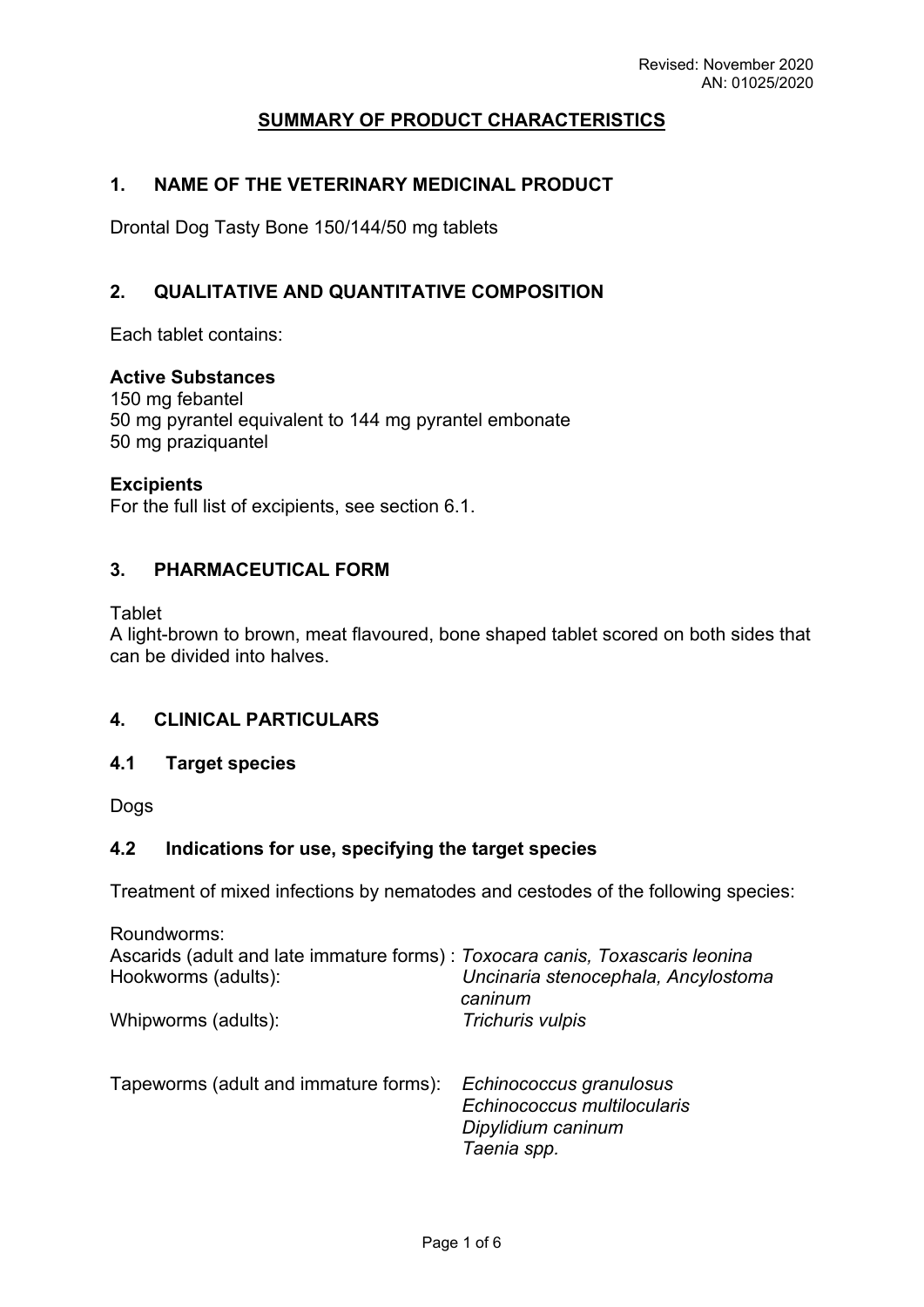### **4.3 Contraindications**

Do not use in cases of hypersensitivity to the active substances or to any of the excipients.

Do not use during the 1st and 2nd third of pregnancy (see section 4.7)

### **4.4 Special warnings for each target species**

Fleas serve as intermediate hosts for one common type of tapeworm - *Dipylidium caninum*. Tapeworm infestation is certain to re-occur unless control of intermediate hosts such as fleas, mice etc. is undertaken.

### **4.5 Special precautions for use**

#### Special precautions for use in animals

Parasite resistance to any particular class of anthelmintic may develop following frequent, repeated use of an anthelmintic of that class.

To minimise the risk of reinfestation and new infestation, excreta should be collected and properly disposed of for 24 hours following treatment.

Special precautions to be taken by the person administering the veterinary medicinal product to animals

In case of accidental ingestion, seek medical advice immediately and show the package leaflet or the label to the physician.

In the interests of good hygiene, persons administering the product directly to a dog or by adding it to the dog's food should wash their hands afterwards.

#### Other precautions

Since it contains praziquantel, the product is effective against *Echinococcus spp.* which do not occur in all EU member states but are becoming more common in some. *Echinococcosis* represents a hazard for humans. As *Echinococcosis* is a notifiable disease to the World Organisation for Animal Health (OIE), specific guidelines on the treatment and follow-up, and on the safeguard of persons, need to be obtained from the relevant competent authority.

### **4.6 Adverse reactions (frequency and seriousness)**

In very rare cases slight and transient digestive tract disorders such as vomiting and/or diarrhoea may occur. In individual cases these signs can be accompanied by nonspecific signs such as lethargy, anorexia or hyperactivity.

The frequency of adverse reactions is defined using the following convention: - very rare (less than 1 animal in 10,000 animals, including isolated reports).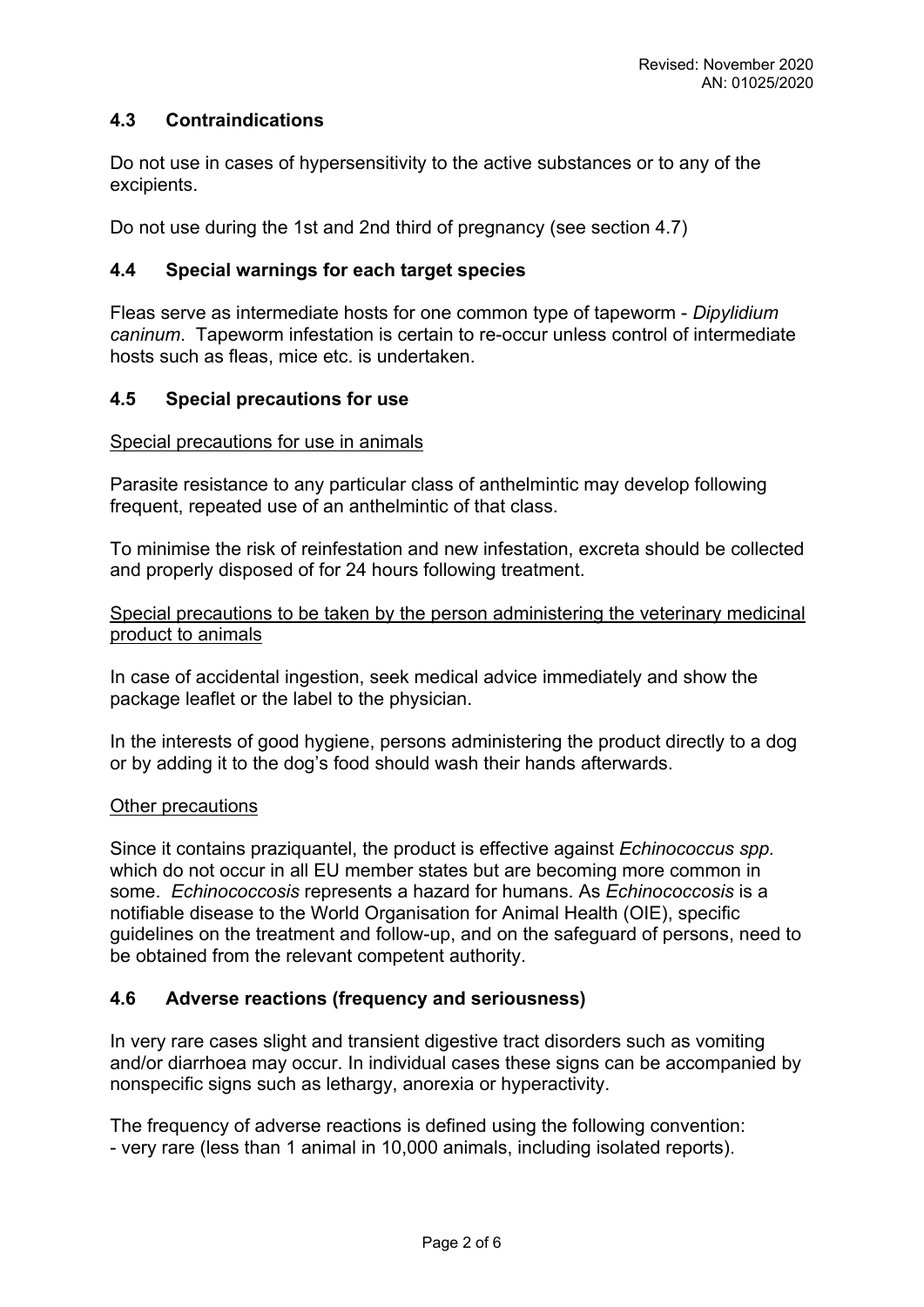## **4.7 Use during pregnancy, lactation or lay**

Teratogenic effects attributed to high doses of febantel administered during early pregnancy have been reported in rats, sheep and dogs.

The safety of the product has not been investigated during the 1st and 2nd third of pregnancy. Do not use in pregnant dogs during the 1st and 2nd third of pregnancy (see section 4.3).

A single treatment during the last third of pregnancy or during lactation has been demonstrated safe.

### **4.8 Interaction with other medicinal products and other forms of interaction**

The anthelmintic effects of this product and piperazine containing products may be antagonized when the two drugs are used together.

### **4.9 Amounts to be administered and administration route**

For oral administration only.

#### Dosage

For treatment of dogs, 1 tablet per 10 kg body weight (15 mg febantel, 14.4 mg pyrantel embonate and 5 mg praziquantel/kg body weight).

Dosages are as follows:

| Body weight (kg) | Tablet quantity |
|------------------|-----------------|
| $2 - 5$          | $\frac{1}{2}$   |
| $>5-10$          |                 |
| $ >10-15$        | $1\frac{1}{2}$  |
| 1>15-20          | ╭               |

For each additional 5 kg bodyweight, administer an additional half tablet.

#### Administration and Duration of Treatment

The tablets are flavoured and studies have shown that they are palatable and are taken voluntarily by the majority (88%) of dogs tested.

The tablets can be administered with or without food. Access to normal diet does not need to be limited before or after treatment.

Tablets should be given as a single administration.

The advice of a veterinarian should be sought regarding the need for and frequency of repeat treatment.

Not for use in dogs weighing less than 2 kg.

To ensure administration of a correct dose, body weight should be determined as accurately as possible.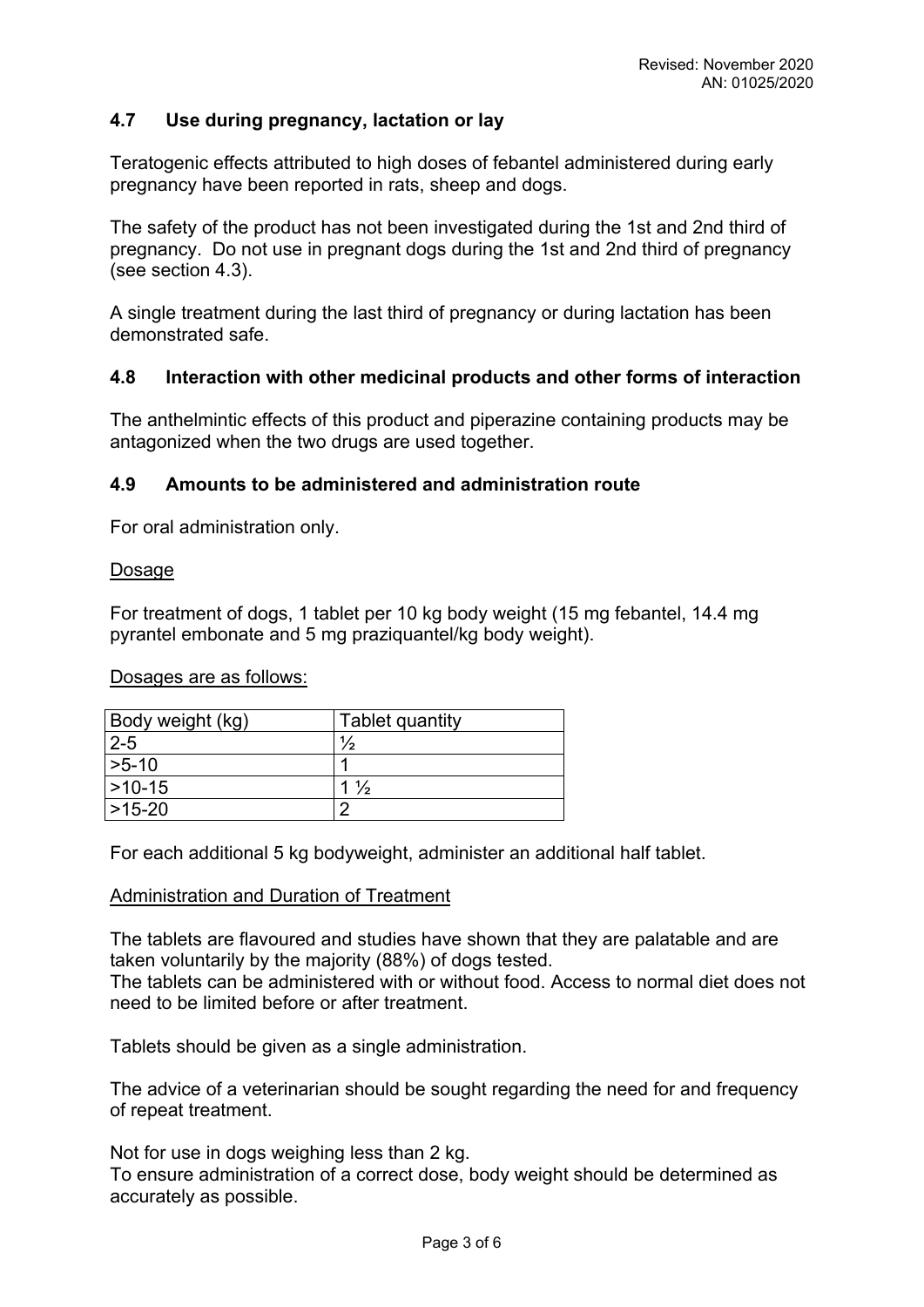## **4.10 Overdose (symptoms, emergency procedures, antidotes), if necessary**

10 times the recommended dose of the product was tolerated without signs of adverse reactions in dogs and pups.

### **4.11 Withdrawal period(s)**

Not applicable.

## **5. PHARMACOLOGICAL PROPERTIES**

Pharmacotherapeutic group: Anthelmintics, praziquantel combinations. ATCvet code: QP52AA51.

### **5.1 Pharmacodynamic properties**

The product is an anthelmintic containing as active substances the tetrahydropyrimidine derivative pyrantel (as the embonate salt), the probenzimidazole febantel and praziquantel, a partly hydrogenated pyrazinoisoquinoline derivative. It is effective against certain roundworms and tapeworms.

In this fixed combination pyrantel and febantel act synergistically against roundworms (ascarides, hookworms and whipworms) in dogs. In particular, the action spectrum covers *Toxocara canis, Toxascaris leonina, Uncinaria stenocephala, Ancylostoma caninum,* and *Trichuris vulpis*.

The spectrum of activity of praziquantel covers tapeworm species in dogs. In particular, it includes all *Taenia* species, as well as *Multiceps multiceps, Dipylidium caninum, Echinococcus granulosus* and *Echinococcus multilocularis*. Praziquantel acts against all intestinal stage of these parasites.

Pyrantel acts as the nicotine, as a cholinergic agonist, causing spastic paralysis of roundworms via a depolarising neuromuscular block.

The anthelmintic efficacy of febantel is due to its ability to inhibit the polymerisation of tubuline to microtubuli. The resulting structural and functional metabolic disturbances exhaust the parasite's energy reserves and kill it in 2-3 days.

Praziquantel is absorbed very rapidly through the parasite's surfaces and is evenly distributed throughout their bodies. It causes severe damage of their integument, leading to disruption of metabolism and thence to death.

### **5.2 Pharmacokinetic particulars**

Praziquantel is absorbed almost completely in the small intestine following oral administration to dogs. Absorption is very rapid reaching maximum serum levels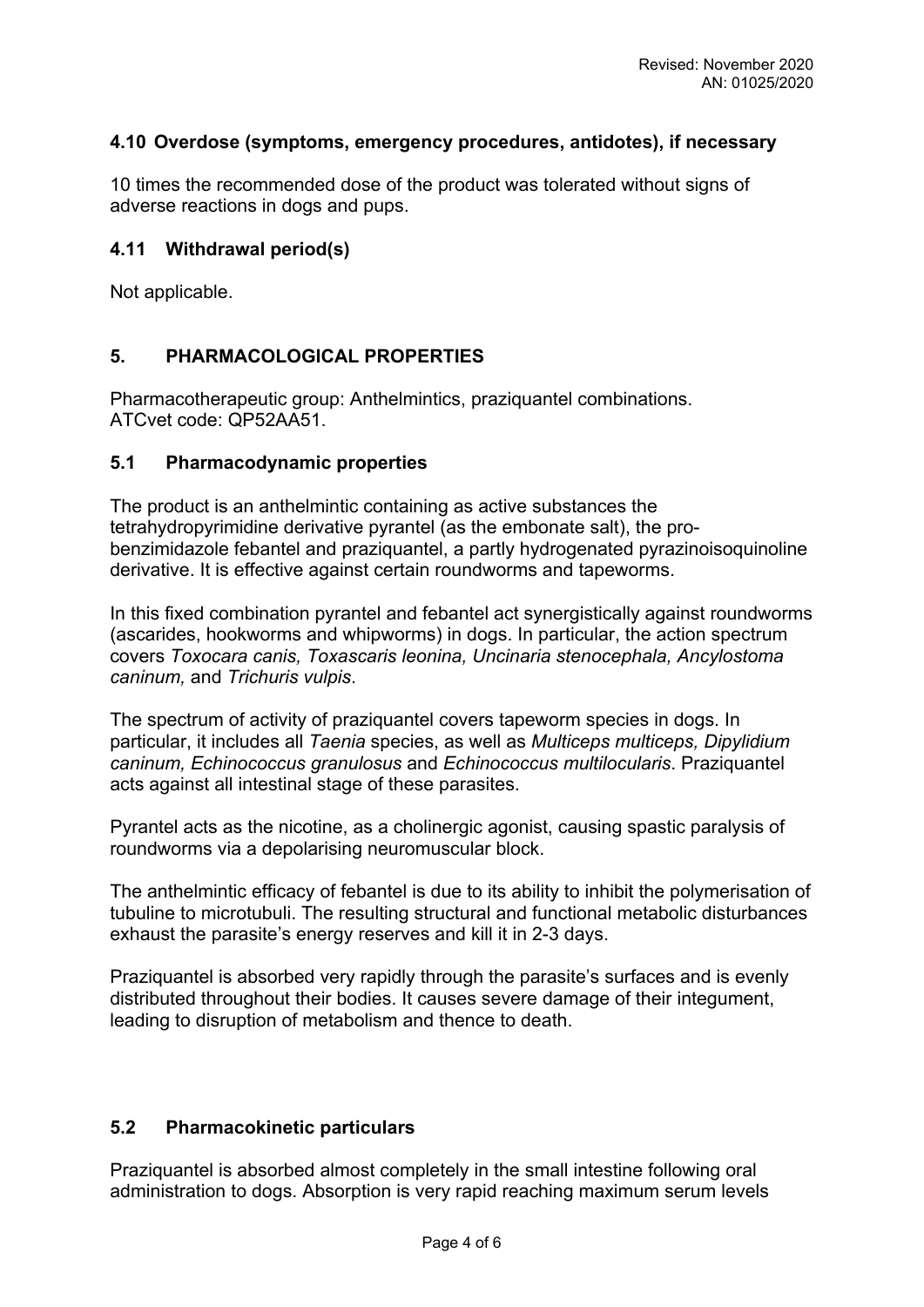within 0.5 to 2 hours. After absorption, the drug is widely distributed through the body. Plasma protein binding is high. Praziquantel is rapidly metabolized in the liver leading to inactive metabolites. In dogs, metabolites are eliminated by urine (66 % of an oral dose) and via the bile (15%) in the faeces. Elimination half-life in dogs is about 3 hours.

Pyrantel (as embonate), being a low water-soluble compound, is poorly absorbed in the gastrointestinal tract, reaching the final parts of the intestine. The absorbed drug is extensively metabolized and the parent compound/metabolites are excreted by urine.

Febantel is a pro-drug that after oral administration and oral absorption is metabolized to fenbendazole and oxfendazole, the chemical entities exerting the anthelmintic effect. The active metabolites are excreted via faeces.

## **6. PHARMACEUTICAL PARTICULARS**

### **6.1 List of excipients**

Maize starch Lactose monohydrate Microcrystalline cellulose Povidone K25 Magnesium stearate Sodium laurilsulfate Colloidal anhydrous silica Croscarmellose sodium Meat flavour

### **6.2 Major incompatibilities**

Not applicable.

### **6.3 Shelf life**

Shelf life of the veterinary medicinal product as packaged for sale: 3 years Shelf life of half-tablets: 7 days

### **6.4 Special precautions for storage**

This veterinary medicinal product does not require any special storage conditions.

After opening the blister, remaining half-tablets should be wrapped in aluminium foil and returned to the open blister.

### **6.5 Nature and composition of immediate packaging**

Container material: Blisters formed from PA/Alu/PE foil and sealed with Alu/PE foil.